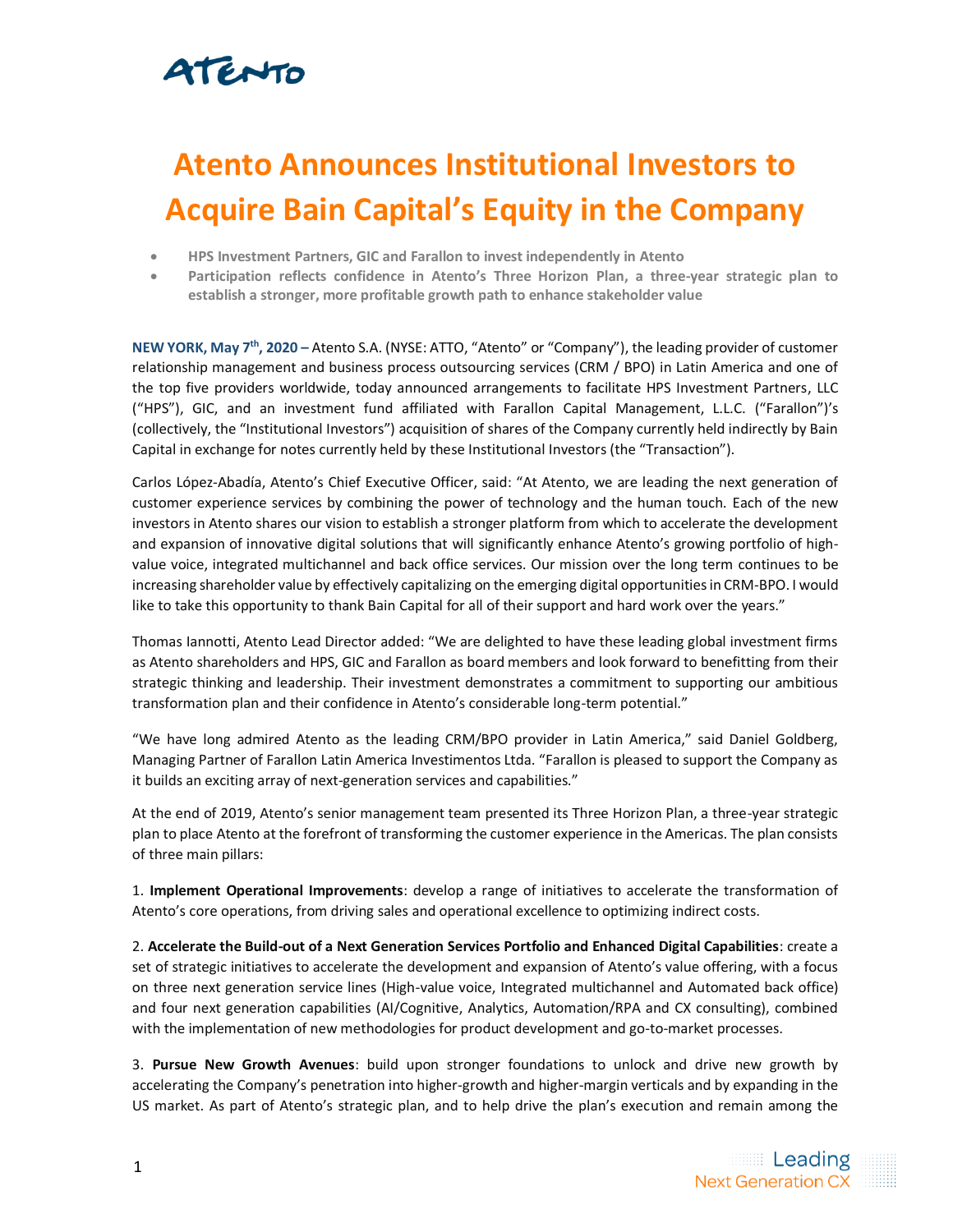# ATENTO

world's best places to work, Atento is advancing the digital transformation of its human resources operations, including the reskilling of some traditional call center agents as programmers.

To ensure the advancement of the Three Horizon Plan, Atento implemented a series of measures to mitigate the risk posed by the COVID-19 epidemic, including the implementation of strict health and safety procedures in accordance with WHO guidelines and those of local health authorities. In addition, to strengthen Atento's cash position and balance sheet, the Company has been rationalizing capex and other expenses. With \$160 million in total liquidity, Atento currently has the necessary financial resources to continue delivering customer services and solutions as well as effectively maintain health and safety procedures, including having over 60 thousand employees working at home.

### **About the Transaction**

On May 6, 2020, a Share Transfer Agreement was signed by Bain Capital and the Institutional Investors, which are each investing independently, to transfer substantially all of Bain Capital's shares in Atento owned by Atalaya Luxco Pikco S.C.A., an entity controlled by Bain Capital, in exchange for notes held by the Institutional Investors. The Share Transfer Agreement is subject to regulatory conditions, including antitrust approvals in Brazil and Mexico.

Atento has concurrently entered into a Director Nomination Agreement with each of HPS, GIC and Farallon individually, allowing each investor to propose candidates to be nominated to the Company's Board of Directors, subject to shareholder approval. HPS will have the right to propose two directors, while GIC and Farallon will each have the right to propose one director. Also, HPS, GIC and Farallon have each agreed to certain transfer restrictions with regards to their Atento shares for a period of 24 months from the date of completion of the Transaction. Atento also entered into a Registration Rights Agreement with each of HPS, GIC and Farallon individually. The Director Nomination Agreements and Registration Rights Agreement will become effective on the completion of the Transaction. Atento will also terminate the existing Registration Rights Agreement with Atalaya Luxco Pikco S.C.A. effective on completion of the Transaction. Following the Transaction, Atento expects that HPS will hold approximately 25%, GIC 22% and Farallon 15% of the shares in the Company. The arrangements with these investors are intended to ensure that there are no impacts on Atento's day-to-day business operations.